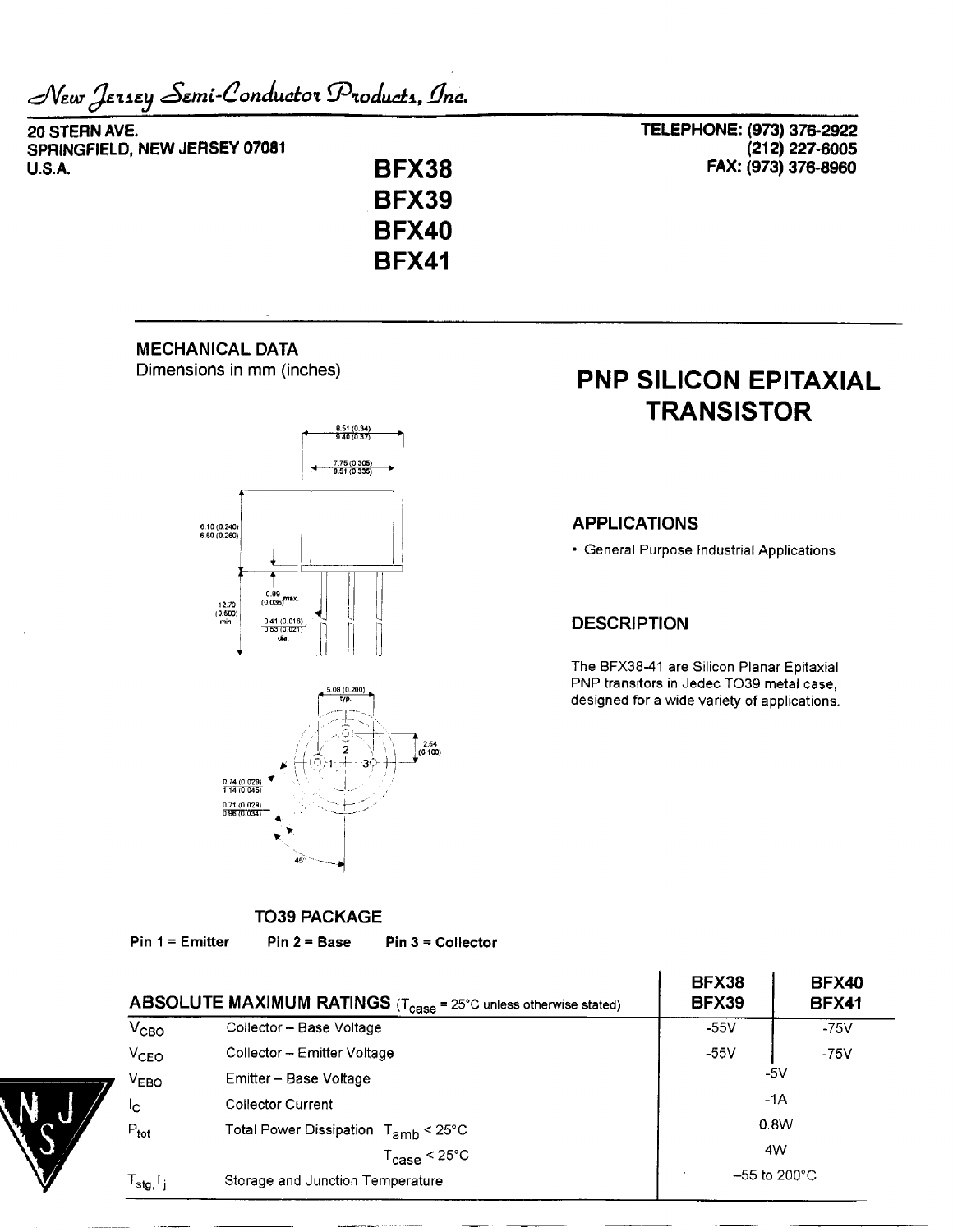|                                | <b>Parameter</b>                     | <b>Test Conditions</b>                     | Min.  | Typ.    | Max.    | <b>Unit</b> |
|--------------------------------|--------------------------------------|--------------------------------------------|-------|---------|---------|-------------|
|                                |                                      | $V_{CB} = -40V$ $I_E = 0$<br>BFX38         |       | $-0.2$  | $-50$   | пA          |
|                                |                                      | <b>BFX39</b><br>$T_{\mathsf{amb}}$ = 125°C |       | $-0.25$ | -50     | μA          |
| $1_{CBO}$                      | <b>Collector Cutoff Current</b>      | $V_{CB} = -50V$ $I_E = 0$<br><b>BFX40</b>  |       | $-0.2$  | $-50$   | nA          |
|                                |                                      | $T_{amb}$ = 125°C<br><b>BFX41</b>          |       | $-0.25$ | -50     | μA          |
|                                |                                      | <b>BFX38</b><br>$I_C = -10\mu A$ $I_E = 0$ | $-55$ |         |         | $\vee$      |
|                                |                                      | <b>BFX39</b>                               |       |         |         |             |
| $V_{(BR)CBO}$                  | Collector-Base Breakdown Voltage     | <b>BFX40</b><br>$I_C = -10\mu A$ $I_E = 0$ | $-75$ |         |         |             |
|                                |                                      | <b>BFX41</b>                               |       |         |         |             |
|                                | <b>Collector Emitter Sustaining</b>  | <b>BFX38</b><br>$I_C = -10mA$ $I_B = 0$    |       |         |         |             |
|                                |                                      | <b>BFX39</b>                               | $-55$ |         |         |             |
| VcEo(SUS)* Voltage             |                                      | <b>BFX40</b><br>$I_C = -10mA$ $I_B = 0$    | $-75$ |         |         | V           |
|                                |                                      | <b>BFX41</b>                               |       |         |         |             |
|                                | Emitter - Base                       | ALL $I_F = -10\mu A$ $I_C = 0$             | -5    |         |         | V           |
| $ V_{({\sf BR})\textsf{EBO}} $ | Breakdown Voltage                    |                                            |       |         |         |             |
|                                | <b>Collector- Emitter Saturation</b> | $I_C = -150mA$ $I_B = -15mA$<br><b>ALL</b> |       | $-0.12$ | $-0.15$ | $\vee$      |
| V <sub>CE(SAT)</sub> *         | Voltage                              | $I_C = -500mA$ $I_B = -50mA$               |       | $-0.3$  | $-0.5$  |             |
|                                | Base - Emitter Saturation            | $I_C = -150mA$ $I_B = -15mA$<br><b>ALL</b> |       | $-0.8$  | $-0.9$  | V           |
| $V_{BE(SAT)^*}$                | Voltage                              | $I_C = -500mA$ $I_B = -50mA$               |       | $-0.9$  | $-1.1$  |             |
|                                |                                      | BFX38 BFX40                                |       |         |         |             |
|                                |                                      | $I_C = -100 \mu A$ $V_{CE} = -5V$          | 60    | 90      |         |             |
|                                |                                      | $I_C = -100mA$ $V_{CE} = -5V$              | 85    | 130     |         |             |
|                                |                                      | $I_C = -500mA$ V <sub>CE</sub> = -5V       | 60    | 120     |         |             |
|                                |                                      | BFX39 BFX41                                |       |         |         |             |
|                                | DC Current Gain                      | $I_C = -100 \mu A$ $V_{CE} = -5V$          | 30    | 45      |         |             |
|                                |                                      | $I_C = -100mA$ $V_{CE} = -5V$              | 40    | 70      |         |             |
|                                |                                      | $I_C = -500mA$ $V_{CE} = -5V$              | 25    | 65      |         |             |
| $h_{FE^*}$                     |                                      | $I_C = -1A$ $V_{CE} = -5V$                 |       |         |         |             |
|                                |                                      | <b>BFX38</b>                               | 30    |         |         |             |
|                                |                                      | <b>BFX39</b>                               | 15    |         |         |             |
|                                |                                      | <b>BFX40</b>                               | 25    |         |         |             |
|                                |                                      | <b>BFX41</b>                               | 10    |         |         |             |
|                                |                                      | $I_C = -100mA$ V <sub>CE</sub> = - 5V      |       |         |         |             |
|                                |                                      | $T_{amb}$ = - 55°C                         |       |         |         |             |
|                                |                                      | BFX38 BFX40                                | 30    |         |         |             |
|                                |                                      | BFX39 BFX41                                | 15    |         |         |             |

#### **ELECTRICAL CHARACTERISTICS** (Tj **=** 25°C unless otherwise stated)